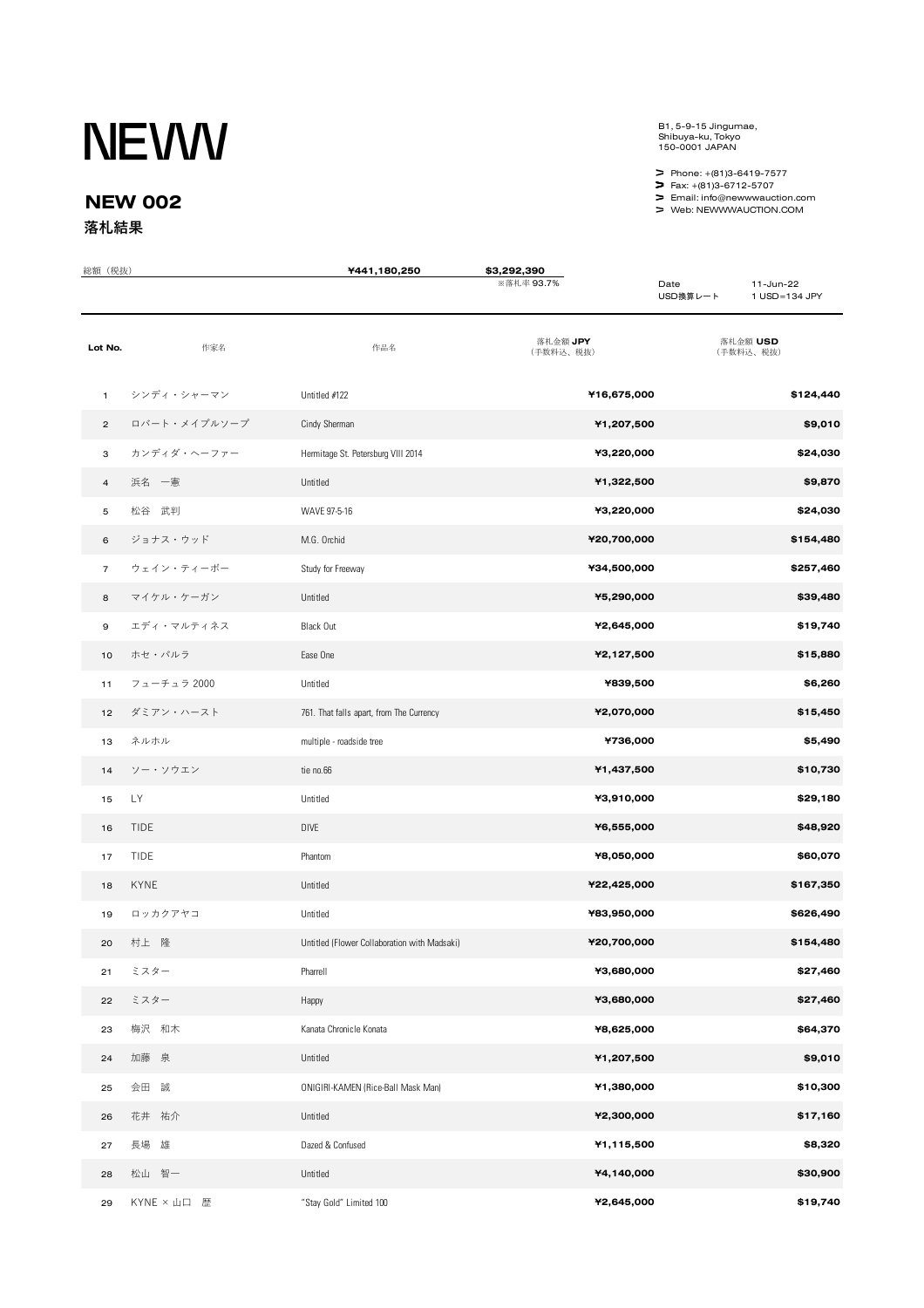| 30 | 横尾 忠則            | Captive Play in Tokyo                                                                                                              | ¥4,140,000 | \$30,900 |
|----|------------------|------------------------------------------------------------------------------------------------------------------------------------|------------|----------|
| 31 | 矢柳<br>剛          | ombre de l'ombre                                                                                                                   | ¥690,000   | \$5,150  |
| 32 | 篠原 有司男           | Untitled                                                                                                                           | ¥Ο         | \$0      |
| 33 | 篠原 有司男           | Motorcycle                                                                                                                         | ¥724,500   | \$5,410  |
| 34 | ジョージ・シーガル        | <b>Reclining Nude</b>                                                                                                              | ¥149,500   | \$1,120  |
| 35 | ジャン・ティンゲリー       | Sketch for Pandemonium No.1                                                                                                        | ¥839,500   | \$6,260  |
| 36 | 斉藤 陽子            | <b>Grinder Chess</b>                                                                                                               | ¥138,000   | \$1,030  |
| 37 | 塩田 千春            | Talking                                                                                                                            | ¥2,185,000 | \$16,310 |
| 38 | マルセル・デュシャン       | Water and Gas on Every Floor (Arturo Schwarz<br>560)                                                                               | ¥2,530,000 | \$18,880 |
| 39 | 瀧口 修造            | Décalcomanie                                                                                                                       | ¥1,150,000 | \$8,580  |
| 40 | 高松 次郎            | Shadow No.1415                                                                                                                     | ¥7,705,000 | \$57,500 |
| 41 | 高松 次郎            | Oneness of Paper                                                                                                                   | ¥885,500   | \$6,610  |
| 42 | 高松 次郎            | Rubbing No.966                                                                                                                     | ¥Ο         | \$0      |
| 43 | 榎倉 康二            | Figurer B-21                                                                                                                       | ¥2,185,000 | \$16,310 |
| 44 | 磯辺 行久            | Work '61-16                                                                                                                        | ¥460,000   | \$3,430  |
| 45 | 桑山 忠明            | Untitled: gray                                                                                                                     | ¥1,380,000 | \$10,300 |
| 46 | 菅 木志雄            | JŌYŌKA                                                                                                                             | ¥805,000   | \$6,010  |
| 47 | 中西 夏之            | Four Beginnings, One 4-IV                                                                                                          | ¥O         | \$0      |
| 48 | 郭 仁植             | Work                                                                                                                               | ¥920,000   | \$6,870  |
| 49 | 上田 勇児            | Untitled                                                                                                                           | ¥O         | \$0      |
| 50 | 山田 正亮            | <b>Work B.203</b>                                                                                                                  | ¥1,380,000 | \$10,300 |
| 51 | 金山<br>明          | Work                                                                                                                               | ¥1,000,500 | \$7,470  |
| 52 | 遠藤 利克            | Trieb - Plan for Shrine                                                                                                            | ¥149,500   | \$1,120  |
| 53 | オノサト トシノブ        | Circle                                                                                                                             | ¥3,220,000 | \$24,030 |
| 54 | 亀井 徹             | Sickness of love                                                                                                                   | ¥O         | \$0      |
| 55 | 杉田 陽平            | Moondrop Tone                                                                                                                      | ¥1,069,500 | \$7,980  |
| 56 | 黒坂 麻衣            | Untitled                                                                                                                           | ¥920,000   | \$6,870  |
| 57 | 黒坂 麻衣            | Untitled                                                                                                                           | ¥805,000   | \$6,010  |
| 58 | 澤田 真一            | Untitled                                                                                                                           | ¥368,000   | \$2,750  |
| 59 | 坂本 夏子            | People Building a Ship                                                                                                             | ¥437,000   | \$3,260  |
| 60 | 山口 幸士            | Untitled                                                                                                                           | ¥839,500   | \$6,260  |
| 61 | 辻村 史朗            | Wine                                                                                                                               | ¥86,250    | \$640    |
| 62 | 井田 幸昌            | End of Today, Face                                                                                                                 | ¥920,000   | \$6,870  |
| 63 | 井田 幸昌            | End of Today, Face                                                                                                                 | ¥1,437,500 | \$10,730 |
| 64 | ライアン・トラビス・クリスチャン | [1] Ugh, this thing fuckin' sucks [2] Some<br>people wait a lifetime for a moment like this<br>[3] Untitled (Crackers on the moon) | ¥885,500   | \$6,610  |
| 65 | ライアン・トラビス・クリスチャン | [1] Another God Damned Full Moon [2]<br>P.Y.I.T.B.O.T.H.                                                                           | ¥862,500   | \$6,440  |
| 66 | Mr Doodle        | Sunrise House                                                                                                                      | ¥3,680,000 | \$27,460 |
| 67 | カシン・ローン          | Dawn of The Man-Ape                                                                                                                | ¥1,207,500 | \$9,010  |
| 68 | バリー・マッギー         | D.F.W.                                                                                                                             | ¥575,000   | \$4,290  |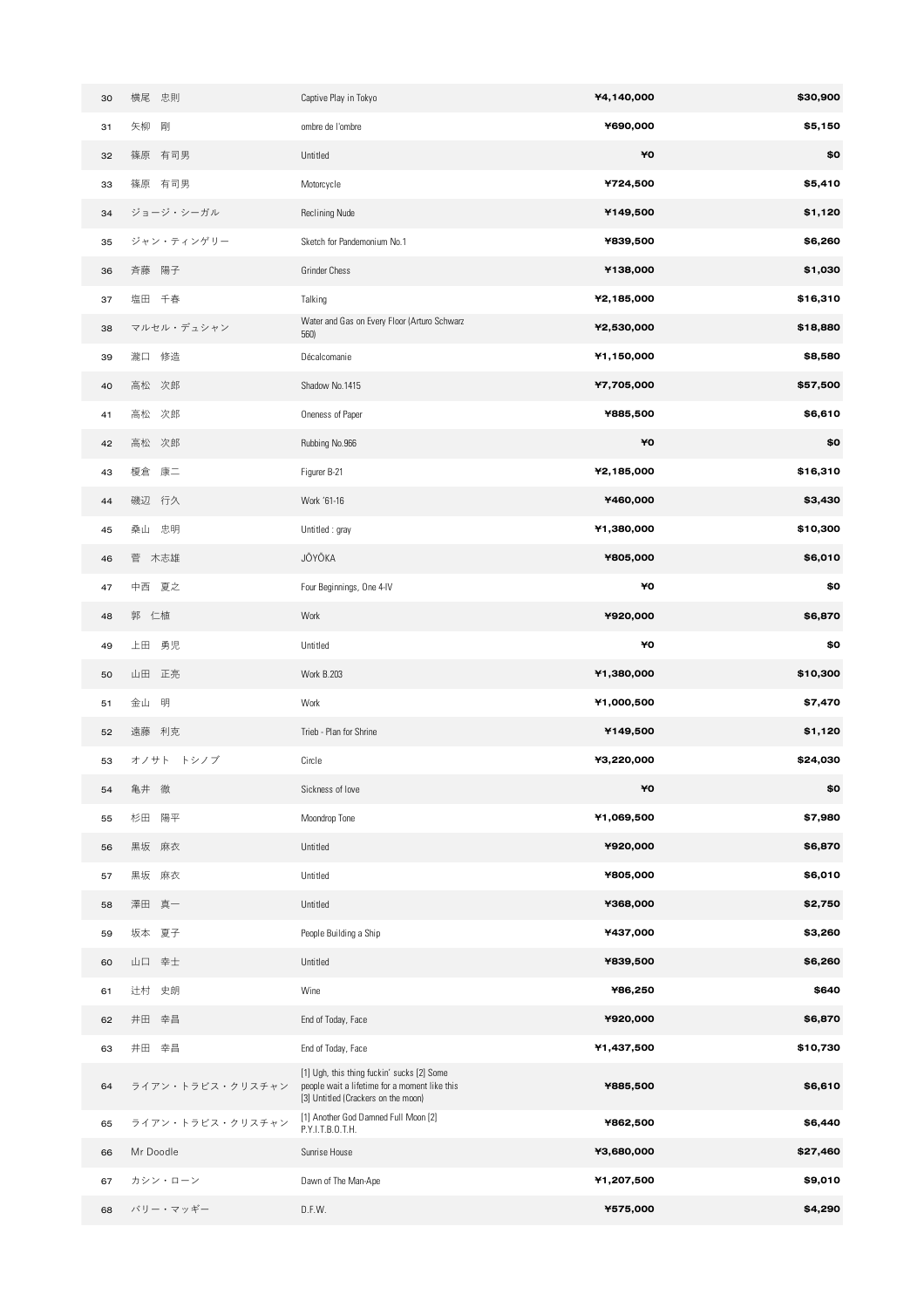| 69  | バリー・マッギー                           | Untitled                                                                                              | ¥609,500   | \$4,550  |
|-----|------------------------------------|-------------------------------------------------------------------------------------------------------|------------|----------|
| 70  | カウズ                                | Untitled (Original Fake Series)                                                                       | ¥8,050,000 | \$60,070 |
| 71  | カウズ                                | Ups and Downs: one print                                                                              | ¥1,150,000 | \$8,580  |
| 72  | カウズ                                | Ups and Downs: one print                                                                              | ¥1,322,500 | \$9,870  |
| 73  | カウズ                                | Dissected Companion (Brown)                                                                           | ¥2,530,000 | \$18,880 |
| 74  | カウズ                                | Dissected Companion (Grey)                                                                            | ¥2,415,000 | \$18,020 |
| 75  | カウズ                                | Supermodel #2                                                                                         | ¥3,450,000 | \$25,750 |
| 76  | カウズ                                | Untitled (screenprint for the exhibition ALONE<br>AGAIN at the Museum of Contemporary Art<br>Detroit) | ¥632,500   | \$4,720  |
| 77  | カウズ                                | Accomplice (Black)                                                                                    | ¥O         | \$0      |
| 78  | マーク・ゴンザレス                          | The Priest                                                                                            | ¥O         | \$0      |
| 79  | サボルチ・ボゾ                            | <b>Red Nicolas</b>                                                                                    | ¥218,500   | \$1,630  |
| 80  | ヨアキム・オジャネン                         | Twins On A Roll                                                                                       | ¥57,500    | \$430    |
| 81  | ヨアキム・オジャネン                         | Sad Duck With Happy Hat                                                                               | ¥57,500    | \$430    |
| 82  | ハビア・カジェハ                           | Do Not Touch                                                                                          | ¥1,150,000 | \$8,580  |
| 83  | ハビア・カジェハ                           | Redhead                                                                                               | ¥1,437,500 | \$10,730 |
| 84  | ジュリアン・オピー                          | <b>Ruth Smoking 1</b>                                                                                 | ¥1,552,500 | \$11,590 |
| 85  | ジュリアン・オピー                          | Bobby, Ian, Zhiyun, Tina, Danielle, Faime                                                             | ¥3,450,000 | \$25,750 |
| 86  | マイク・ケリー & トニー・オースラ-Poetics Country |                                                                                                       | ¥287,500   | \$2,150  |
| 87  | インベーダー                             | Mosaico E Muratura                                                                                    | ¥839,500   | \$6,260  |
| 88  | インベーダー                             | L.E.D                                                                                                 | ¥2,012,500 | \$15,020 |
| 89  | バンクシー                              | Soup Can                                                                                              | ¥6,555,000 | \$48,920 |
| 90  | 松山 智一                              | The Farm Crash                                                                                        | ¥770,500   | \$5,750  |
| 91  | 松山 智一                              | Honestly Gone Going                                                                                   | ¥609,500   | \$4,550  |
| 92  | 村上 隆                               | Flowerball (3D)                                                                                       | ¥2,185,000 | \$16,310 |
| 93  | 名和 晃平                              | Velvet-Rai (R)                                                                                        | ¥770,500   | \$5,750  |
| 94  | 五木田 智央                             | Party Couple                                                                                          | ¥690,000   | \$5,150  |
| 95  | <b>TIDE</b>                        | Risograph for Charity                                                                                 | ¥690,000   | \$5,150  |
| 96  | 花井 祐介                              | Untitled                                                                                              | ¥1,000,500 | \$7,470  |
| 97  | KYNE                               | Untitled                                                                                              | ¥4,485,000 | \$33,470 |
| 98  | ロッカクアヤコ                            | Untitled                                                                                              | ¥4,830,000 | \$36,040 |
| 99  | ハロシ                                | Skate Bullet                                                                                          | ¥655,500   | \$4,890  |
| 100 | ハロシ                                | BE@RBRICK karimoku Haroshi 400%                                                                       | ¥885,500   | \$6,610  |
| 101 | ハロシ                                | Skateboard decks                                                                                      | ¥253,000   | \$1,890  |
| 102 | 平子 雄一                              | Leaf Bug 02                                                                                           | ¥552,000   | \$4,120  |
| 103 | 奈良 美智                              | Angry Face, from In the Floating World (Nara E-<br>1999-012)                                          | ¥2,415,000 | \$18,020 |
| 104 | 草間<br>彌生                           | Hat (Kusama 22)                                                                                       | ¥3,680,000 | \$27,460 |
| 105 | 草間<br>彌生                           | Fruit Basket (3) (Kusama 275)                                                                         | ¥5,520,000 | \$41,190 |
| 106 | 榎倉 康二                              | A Stain No.6                                                                                          | ¥184,000   | \$1,370  |
| 107 | 篠田 桃紅                              | Quietude                                                                                              | ¥552,000   | \$4,120  |